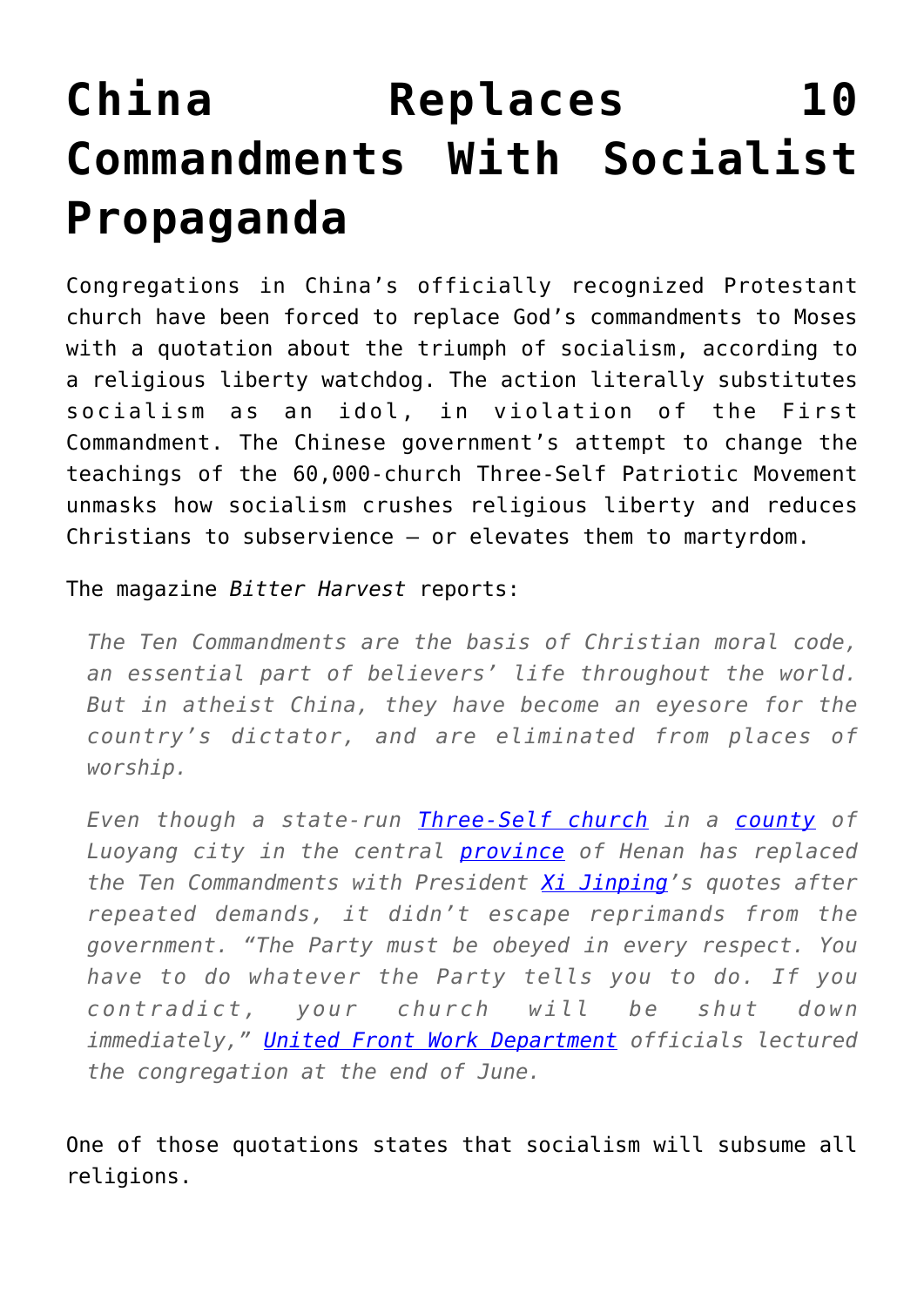"The [core socialist values](https://bitterwinter.org/Vocabulary/core-socialist-values/) and Chinese culture will help to immerse various religions of China. Support religious community [sic] in interpreting religious thought, doctrines, and teachings in a way that conforms with the needs of the progress of the times. Resolutely guard against the infiltration of Western ideology, and consciously resist the influence of extremist thought," Prime Minister Xi Jinping told the Central [United Front](https://bitterwinter.org/Vocabulary/united-front/) Work Department working meeting on May 18, 2015.

China has progressively promoted the "Sinicization" of all society, including the religious realm, shaping the teachings of all faiths to promote the Chinese brand of socialism.

"The Communist Party's ultimate goal is to 'become God.' This is what the devil has always done," said the church's pastor, who wished to remain anonymous. "We have no freedom at all."

The Chinese government has reportedly replaced other church displays of the 10 Commandments with portraits of Mao Tse-tung and Jinping. An official reportedly [explained](https://bitterwinter.org/ccps-fear-of-the-ten-commandments/) Beijing's objection: "Christianity claims that no other gods should be worshiped." Government officials reportedly [erased](https://bitterwinter.org/moses-delivers-only-nine-commandments/) the First Commandment, forbidding idolatry, from another church display.

Christians trapped in China's socialist system lack both the political and economic means to defend their religious freedom. The nation's [Social Credit System](https://blog.acton.org/archives/98712-chinas-social-credit-system-when-dystopian-fiction-becomes-reality.html) chains financial success to obedience to the government, which increasingly resembles a cult of personality around Jinping. When everyone's economic survival [depends](https://blog.acton.org/archives/101251-gods-power-can-be-outsourced-to-the-government-study.html) on state approval, political leaders can erect any idol they wish and compel worship.

China's actions should reveal atheistic socialism for the idol it is.

[Read the full report here.](https://bitterwinter.org/xi-jinpings-quotes-replace-the-ten-commandments/)